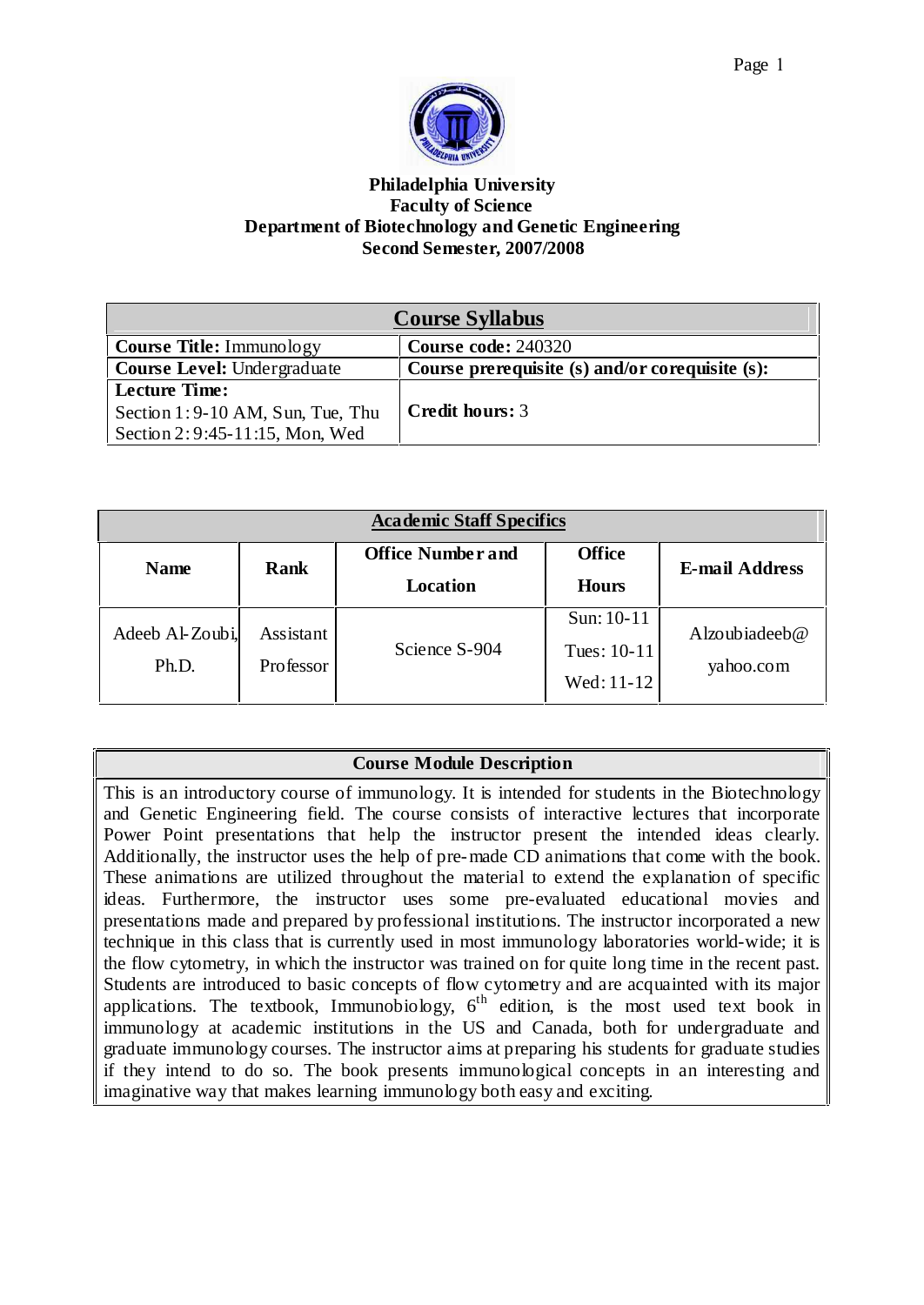|    | <b>Course Module Objectives</b>                                                         | Weights |
|----|-----------------------------------------------------------------------------------------|---------|
|    | Familiarize students with basic concepts in immunology                                  | 20%     |
|    | Introduce students to the most important theories in immunology                         | 25%     |
| 3. | Introduce to the students the different types of failures of the immune system          | 15%     |
| 4. | Present the difference between innate and adaptive immune responses                     | 20%     |
|    | Introduce the basic concepts in T cell education, survival, and maturation              | 10%     |
| 6. | Familiarize the students with the different types of immunglobulins and their functions | 10%     |

#### **Course Module Components**

| 1. | Introduction, basic concepts in immunology, components of the immune system, principles of innate and<br>adaptive immunity                                                              |
|----|-----------------------------------------------------------------------------------------------------------------------------------------------------------------------------------------|
| 2. | <b>Innate immunity,</b> Different lines and layers of defense, Pattern recognition in innate immune system, The<br>complement system, Induced innate responses to infections            |
| 3. | Antigen recognition by B-cells, The structure of a typical antibody molecule, Interaction between the<br>antibody and specific antigen, Diversity of Immunoglobulins: VDJ Recombination |
| 4. | Antigen recognition by T cells, Antigen processing and presentation: MHC,                                                                                                               |
| 5. | Development and survival of lymphocytes, Lymphocytes in bone marrow and thymus, Positive and<br>negative selection of lymphocytes, Survival and maturation of lymphocytes,              |
| 6. | The Adaptive Immune Response, T Cell-Mediated Immunity and cytotoxicity, Macrophage activation by<br>armed CD4 $T_H1$ cells, Humoral Immune Response                                    |
| 7. | Adaptive Immunity to Infection, Infectious agents and how they cause disease, The course of the adaptive<br>response to infection, The mucosal immune system, Immunological memory      |
| 8. | Failures of Host Defense Mechanisms, How do pathogens evade the immune system, Inherited<br>immunodeficiency diseases, Acquired immune deficiency syndrome                              |
| 9. | Allergy and Hypersensitivity, Effector mechanisms in allergic reactions and IgE, Hypersensitivity diseases                                                                              |
|    | 10. Autoimmunity and Transplantation, Autoimmune responses are directed against self antigens, Responses<br>to alloantigens and transplant rejection, Self-tolerance and its loss       |
|    | 11. Manipulation of the Immune Response, Extrinsic regulation of unwanted immune responses, Using the<br>immune response to fight infections and attack tumors                          |
|    |                                                                                                                                                                                         |

| <b>Textbook Information</b> |                                                                                                              |  |  |
|-----------------------------|--------------------------------------------------------------------------------------------------------------|--|--|
| Title                       | Immunobiology, the immune system in health and disease,                                                      |  |  |
| Author(s)                   | Janeway, Travers, Walport, and Shlomchik                                                                     |  |  |
| Publisher                   | Garland Science Publishing, 29 West 35 <sup>th</sup> Street, New York, NY 10001, USA, ISBN: 0<br>8153 4101 6 |  |  |
| <b>Year</b>                 | 2005                                                                                                         |  |  |
| <b>Edition</b>              | $6th$ Edition                                                                                                |  |  |
| <b>Book Website</b>         | attp://www.ncbi.nlm.nih.gov/books/bv.fcgi?call=bv.View.Show<br>TOC&rid=imm.TOC&depth=2                       |  |  |

 **Support material (s):** Flow cytometry handouts, Immunology animations and movies, Slide handouts.

- **Study guide (s) (if applicable):** Specific handouts for each chapter.
- **Homework and laboratory guide (s):** Not applicable.

## **Teaching & Learning Methods**

Power Point presentations, animations, educational movies, illustrations, group visits to flow cytometry facilities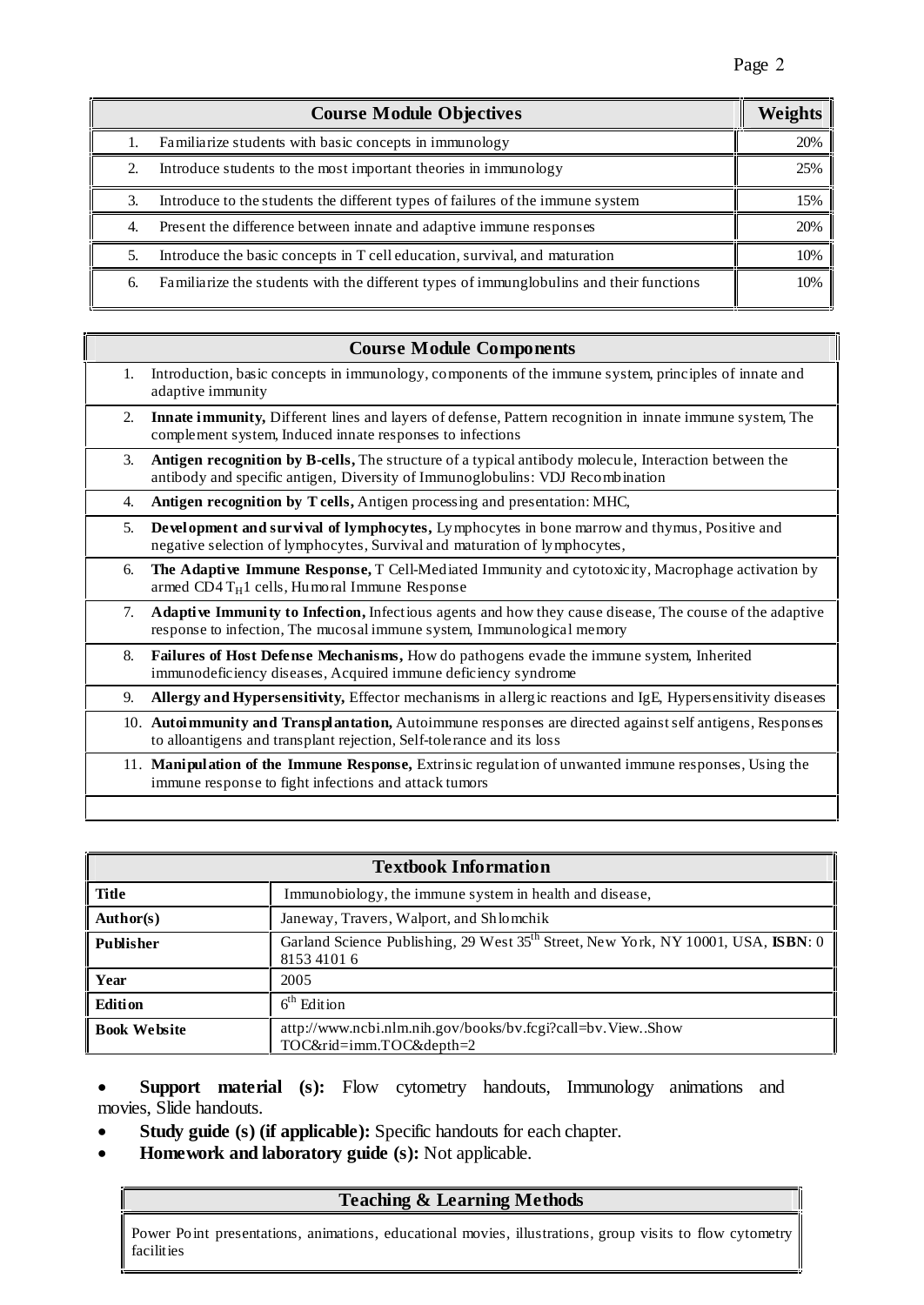| <b>Learning Outcomes:</b> Upon successful completion of this course, students will be |                          |  |
|---------------------------------------------------------------------------------------|--------------------------|--|
| familiar with the concepts related to the following topics:                           |                          |  |
| <b>Related Objective(s)</b>                                                           | $Reference(s)/Chapte$ rs |  |
| 1. Basic concepts in immunology                                                       |                          |  |
| 2. Components of the immune system                                                    | 1, 2, 3                  |  |
| 3. Principles of innate and adaptive immunity                                         | $2 - 5$                  |  |
| 4. Antigen recognition by B and T cells                                               | 3, 4, 5                  |  |
| 5. Development, maturation and survival of lymphocytes                                | 3,7                      |  |
| 6. Adaptive Immunity to Infection                                                     | 7, 8, 9                  |  |
| 7. Failures of Host Defense Mechanisms                                                |                          |  |

#### **Cognitive skills (thinking and analysis):**

The instructor intends utilize his skills to present the material in the textbook in an interactive way that stimulates the thinking side of students' brains. Analyzing schematics and mechanisms in immunological responses in different settings will be an integral part of this course.

#### **Communication skills (personal and academic):**

The course will be taught in the English language. Students will be encouraged to communicate their ideas with the instructor at all times during and after the class. To facilitate discussions and asking questions, the instructor usually starts every lecture either by asking questions or giving a quiz about the previous lecture.

### **Practical and subject specific skills (Transferable Skills):**

Some areas of immunology require specific skills in the transfer process of information from the instructor to the students. This, sometimes, might require the presentation of other instruments which will be very helpful if the students are enrolled in the laboratory class accompanying the immunology lecture class.

| <b>Allocation of Marks</b>                   |             |  |
|----------------------------------------------|-------------|--|
| <b>Assessment Instruments</b>                | <b>Mark</b> |  |
| First examination                            | 20 %        |  |
| Second examination                           | 20%         |  |
| Final examination                            | 50%         |  |
| Reports, projects, quizzes, home works, etc. | 10%         |  |
| <b>Total</b>                                 | 100 %       |  |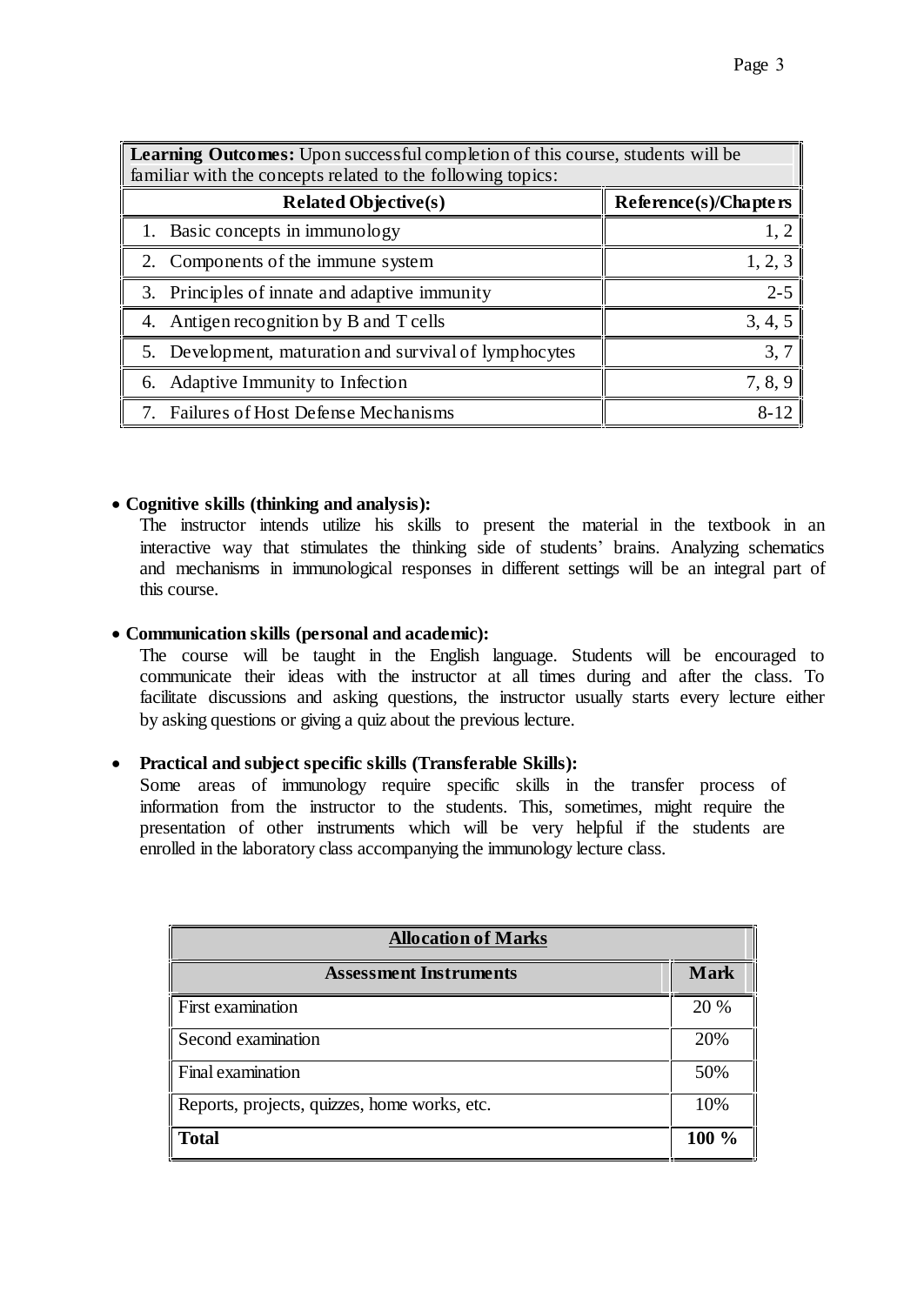| Documentation and academic honesty |                                                                                                                                  |  |  |
|------------------------------------|----------------------------------------------------------------------------------------------------------------------------------|--|--|
| <b>Cheating</b>                    | Will not be allowed or tolerated                                                                                                 |  |  |
| <b>Attendance</b>                  | Is mandatory. Students with more than 10% of class<br>time absences will be dismissed form the class.                            |  |  |
| <b>Graded</b><br><b>Exams</b>      | 3 exams, 40-50 questions in each exam, multiple choice,<br>matching type, filling blanks, identifying molecules or<br>mechanisms |  |  |
| Participation                      | Strongly encouraged, and will be calculated into the<br>10% of assignment part                                                   |  |  |

| Course/module academic calendar |                                            |                                      |  |
|---------------------------------|--------------------------------------------|--------------------------------------|--|
| Week                            | <b>Topics</b>                              | <b>Chapter in Text</b><br>(handouts) |  |
| $1 - 2$                         | Introduction to immunology                 | 1                                    |  |
| $3-4$                           | <b>Innate immunity</b>                     | $\overline{2}$                       |  |
| $5-6$                           | <b>Antigen recognition by B-cells</b>      | $3 - 4$                              |  |
| <b>First Examination</b>        |                                            |                                      |  |
| $7 - 8$                         | Antigen recognition by T cells             | 3, 5                                 |  |
| $9-10$                          | Development and survival of lymphocytes    | $\tau$                               |  |
| 11                              | The Adaptive Immune Response               | $8-9$                                |  |
| <b>Second Examination</b>       |                                            |                                      |  |
| 12                              | <b>Adaptive Immunity to Infection</b>      | 10                                   |  |
| 13                              | <b>Failures of Host Defense Mechanisms</b> | 11                                   |  |
| 14                              | Allergy and Hypersensitivity               | 12                                   |  |
| 15                              | <b>Autoimmunity and Transplantation</b>    | 13                                   |  |
| 16                              | <b>Manipulation of the Immune Response</b> | 14                                   |  |
| <b>Final Examination</b>        |                                            |                                      |  |

### **Expected workload:**

**On average students need to spend 2 hours of study and preparation for each 50-minute lecture/tutorial.**

#### **Attendance policy:**

**Absence from lectures and/or tutorials shall not exceed 15%. Students who exceed the 15% limit without a medical or emergency excuse acceptable to and approved by the Dean of the relevant college/faculty shall not be allowed to take the final examination and shall receive a mark of zero for the course. If the excuse is approved by the Dean, the student shall be considered to have withdrawn from the course.**